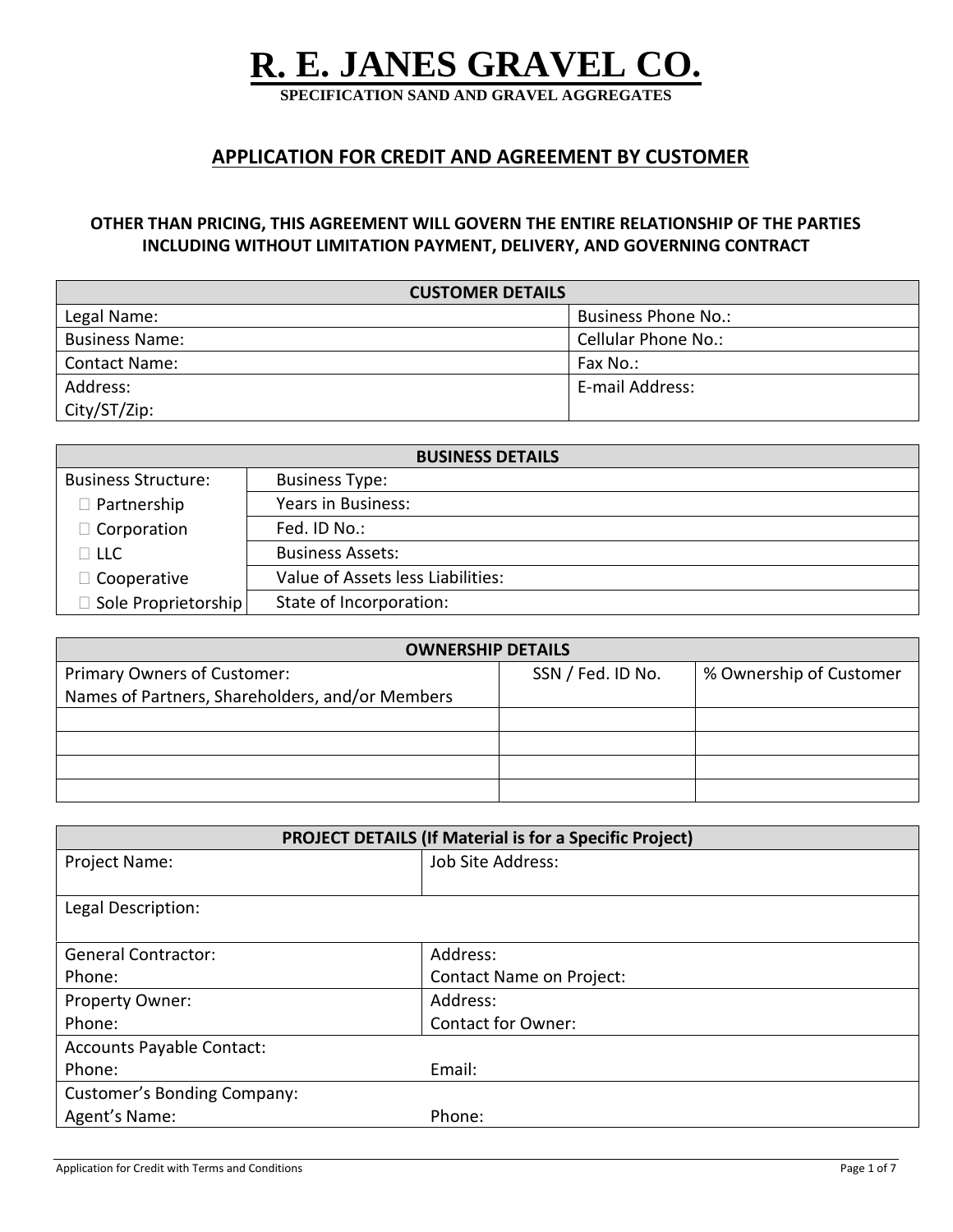| <b>MAIN BANK REFERENCES</b> |             |          |         |      |  |
|-----------------------------|-------------|----------|---------|------|--|
|                             |             | Checking | Savings | Loan |  |
| <b>Bank Name:</b>           | Acct. Nos.: |          |         |      |  |
| Address:                    | Contact:    |          |         |      |  |
| City/ST/Zip:                | Phone No.:  |          |         |      |  |
|                             |             | Checking | Savings | Loan |  |
| <b>Bank Name:</b>           | Acct. Nos.: |          |         |      |  |
| Address:                    | Contact:    |          |         |      |  |
| City/ST/Zip:                | Phone No.:  |          |         |      |  |

| <b>CREDIT REFERENCES</b>     |                            |  |  |
|------------------------------|----------------------------|--|--|
| <b>Business Name/Address</b> | <b>Phone/Email Address</b> |  |  |
|                              |                            |  |  |
|                              |                            |  |  |
|                              |                            |  |  |
|                              |                            |  |  |
|                              |                            |  |  |
|                              |                            |  |  |
|                              |                            |  |  |
|                              |                            |  |  |
|                              |                            |  |  |
|                              |                            |  |  |
|                              |                            |  |  |

| <b>CREDIT LIMIT REQUESTED</b> |  |
|-------------------------------|--|
|                               |  |

#### **CREDIT CHECK AUTHORIZATION BY CUSTOMER, OWNER AND GUARANTOR**

The Customer and each of the Owners of the Customer or other Guarantors, as named above and whose signature appears below, hereby;

- (a) authorize R. E. Janes Gravel Co. ("Janes Gravel") or its agent to obtain and retain financial, credit and other information about the Customer or Owner, as the case may be, from any credit reporting agency, credit bureau, bank, lender, supplier or person with whom the Customer or Owner has or proposes to have a financial relationship ("Credit Source") for the purpose of evaluating the credit requested by or extended to the Customer, or the guaranty given by the Owner, under the Application For Credit By Customer;
- (b) authorize each Credit Source to provide character, reputation, financial, credit and other information about the Customer or Owner, as the case may be, as may be requested by Janes Gravel or its agent, to Janes Gravel or its agent for the purpose of evaluating the credit requested by or extended to the Customer or the guaranty given by the Owner; and
- (c) release Janes Gravel, its agent and every Credit Source from any and all claims, defenses, offsets or causes of action that may arise by reason of information provided such Credit Source to Janes Gravel.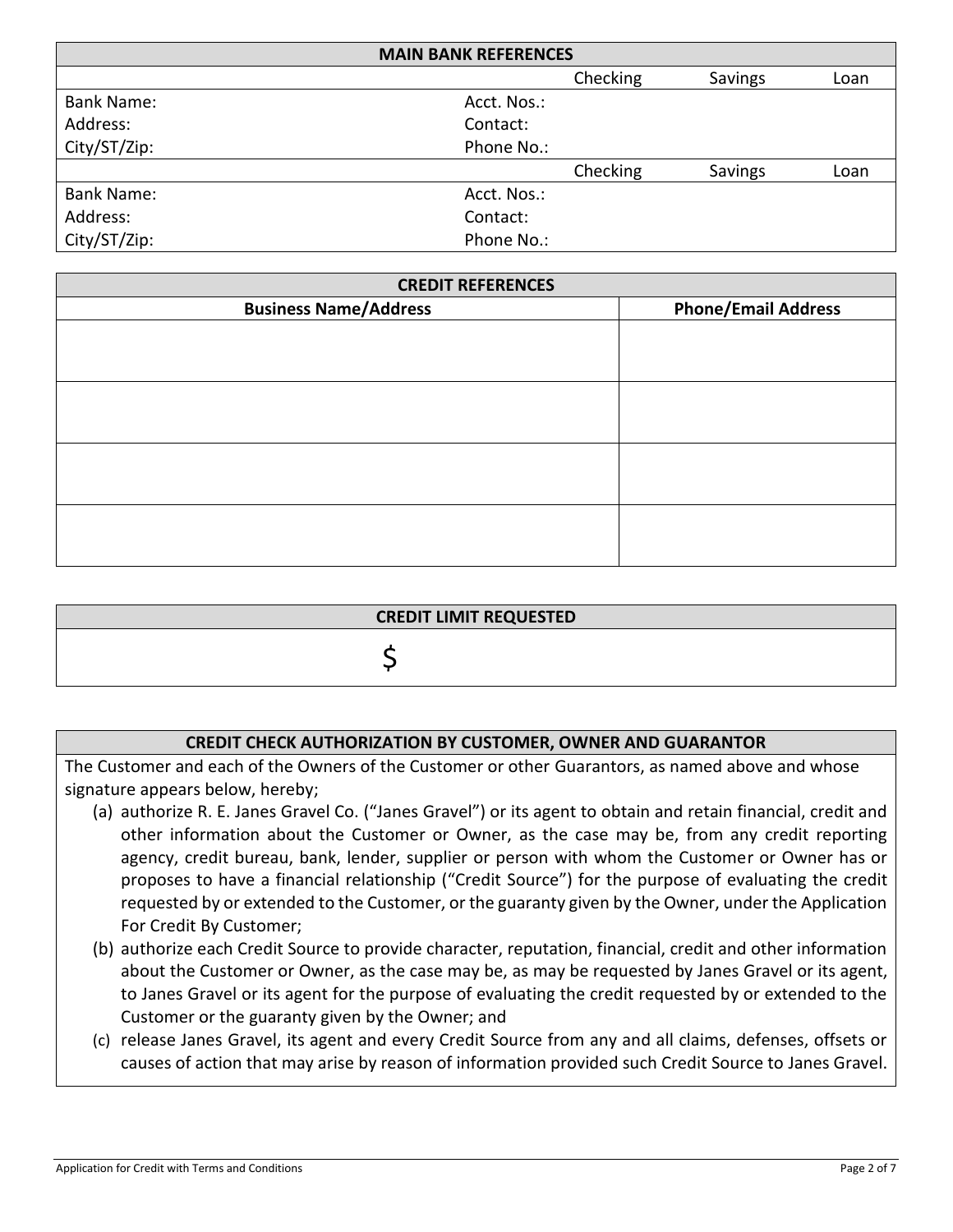# **TERMS AND CONDITIONS CREDIT TERMS**

- 1. If R.E. Janes Gravel Co. ("Janes Gravel") approves the Application, then the agreement between Janes Gravel and the Customer shall become a binding agreement effective as of the date of such approval by Janes Gravel and shall consist of the Application and these Terms and Conditions (collectively, the "Agreement"). The Agreement shall govern any extension of credit by Janes Gravel to the Customer and any purchase of goods or services from Janes Gravel.
- 2. If Janes Gravel extends credit to the Customer under this Agreement, the Customer may use such credit only for the purpose of buying goods and services from Janes Gravel. The Customer represents and warrants that the goods and services purchased by the Customer under this Agreement are to be used and consumed in the Customer's business for business purposes only and not for personal, family, consumer or household purposes.
- 3. Janes Gravel will issue statements of account and invoices to the Customer only.
- 4. Invoices shall be sent to the Customer after delivery of goods or services ordered by Customer (the "Invoice"). These Invoices shall show the quantity of the delivery, the pricing of the delivery, and the date of delivery. These Invoices will not state a payment date. The Customer must notify Janes Gravel of any errors or omissions in the Invoice within 15 days of the statement date. After 15 days from the statement date, each such invoice shall be binding on the Customer.
- 5. Each month, Janes Gravel will send a payment statement to the Customer which will include deliveries of goods and services made during the prior month as well as any past due amounts (the "Statement").
- **6. Credit terms are Net Cash within 30 days from the Statement date, unless otherwise specified in the Statement. The Customer agrees to pay interest at a rate of (a) 1.5% per month, which is 18% simple interest per year or (b) if the maximum legal rate is less than 18% per year, the maximum legal rate. At Janes Gravel's discretion, interest shall be charged on all past due balances and shall be calculated from the due date shown on the statement.**
- 7. All payments made by Customer shall be made only by cash, check, ACH payments, or wire transfer to an account designated in writing by Janes Gravel.
- 8. The Customer shall make payments to keep the account balance within credit limits and terms, and shall make such payments to Janes Gravel at the address shown on the statement. Janes Gravel may, at its sole discretion, charge the Customer a fee, up to the maximum amount permitted by law, if any payment by check, wire transfer, or other instrument is not honored by the institution upon which it is drawn.
- 9. Janes Gravel will apply payments first to fees and expenses of Janes Gravel arising under this Agreement or as a result of the extension of credit under this Agreement, then to interest billed and then to any outstanding Statements as Janes Gravel chooses in its sole discretion.
- 10. The Customer shall be responsible for all amounts lawfully due to Janes Gravel even if the credit extended exceeds the approved credit limit.
- 11. Janes Gravel has the sole discretion to grant credit to the Customer and to refuse, extend, continue, renew and/or terminate any such credit at any time and from time to time. Janes Gravel may notify Customer of such change by oral notification to Customer.
- 12. Janes Gravel may require any future sales to the Customer to be made on other prompt payment terms, such as cash or cashier's check.
- 13. The Customer shall provide additional and/or updated financial information to Janes Gravel on request.
- 14. The Customer shall give prompt written notice to Janes Gravel of any change in the name, form of business, address or ownership of the Customer and any bankruptcy, insolvency, receivership, wind up or cessation of the business of the Customer. No such change shall be effective as to Janes Gravel until Janes Gravel receives actual notice of such change in accordance with the notice paragraph set forth below.
- 15. Unless otherwise provided herein, Janes Gravel may change any of these Terms and Conditions or the services available under this Agreement by providing 20 days' written notice of such change to the Customer.
- 16. The Customer or Janes Gravel may terminate this Agreement at any time, with or without cause by written notice to the other; provided, that all terms of this Agreement shall continue to be in effect until all amounts due and owning under this Agreement by Customer to Janes Gravel have been paid in full. Janes Gravel may terminate this Agreement without prior notice if the Customer does not perform its obligations under this Agreement (including making any payments when due), the Customer dies or becomes incapacitated, insolvent or bankrupt or, in the reasonable opinion of Janes Gravel, the financial status of the Customer becomes impaired. On any termination of this Agreement, the Customer must immediately pay all amounts due.
- 17. The Customer shall be in default under this Agreement if the Customer fails to pay when due or perform any of its obligations under this Agreement. The Customer shall be responsible for all costs incurred by Janes Gravel to collect any account balance, including but not limited to collection agency fees, court costs and reasonable attorney's fees, and all finance charges charged by Janes Gravel to the extent permitted by law.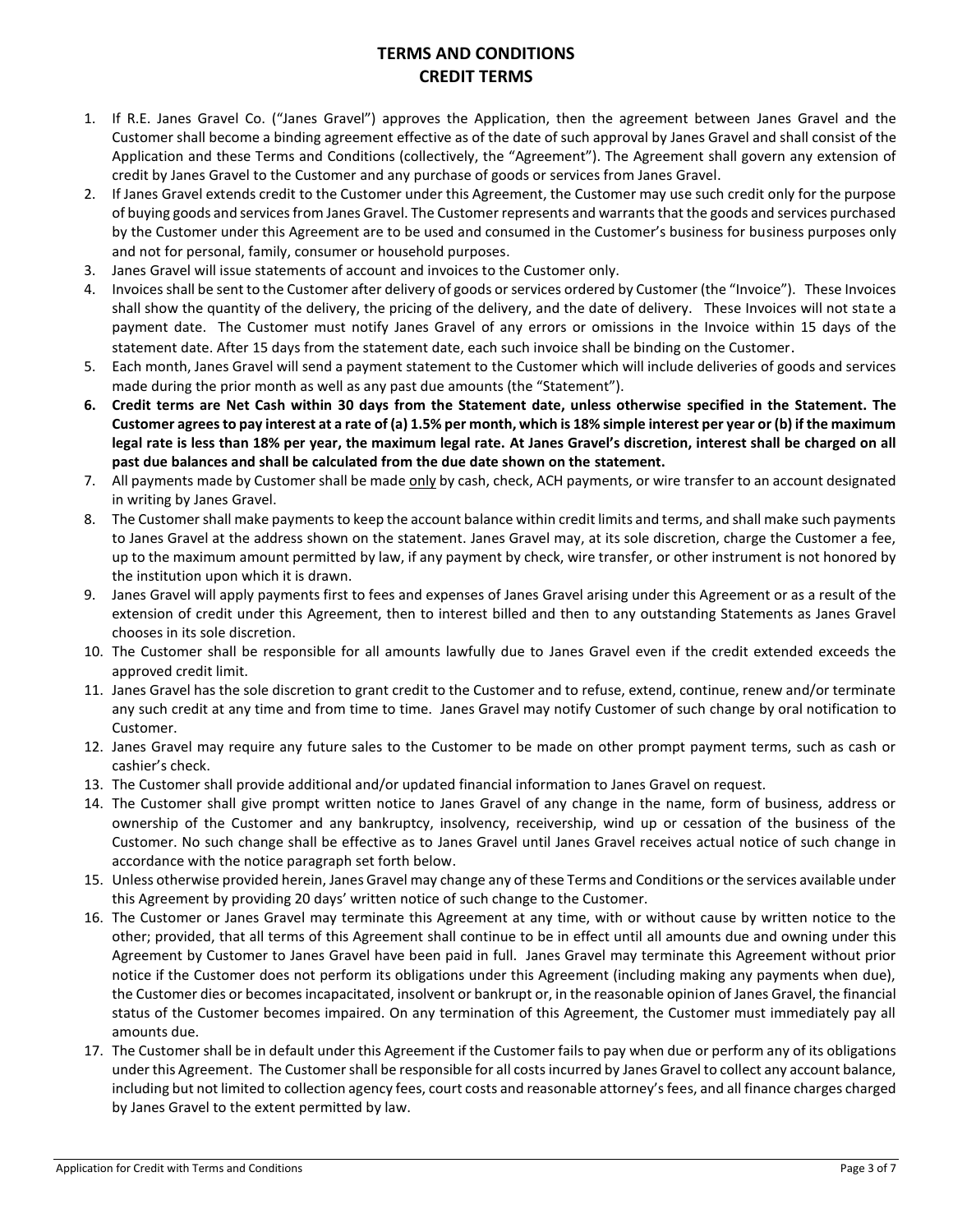#### **GENERAL MATTERS AND CONTRACTS FOR GOODS OR SERVICES**

- 18. Janes Gravel may exercise any of its rights and remedies under this Agreement, at law or in equity from time to time without exhausting all such rights and remedies at that time or precluding it from exercising one or more of such rights and remedies at a later time or times.
- 19. Janes Gravel may set off any amounts due and owing to Janes Gravel under this Agreement or otherwise against any claims by the Customer against Janes Gravel related to the supply of any goods and/or services by Janes Gravel.
- 20. Janes Gravel may collect, use and disclose any personal information obtained in connection with this Application and Agreement for the purpose of evaluating the credit requested by or extended to the Customer, managing the credit arrangements and all obligations under this Agreement, and as otherwise permitted or required by law.
- 21. Janes Gravel may transfer or assign this Agreement or any interest in it without notice to or consent of the Customer. The Customer may not transfer or assign this Agreement or any interest in it without the prior written consent of Janes Gravel.
- 22. This Agreement contains the entire and only understanding between the Customer and Janes Gravel relating to its subject matter. This Agreement shall be binding on the Customer and the Customer's heirs, executors, legal representatives, successors and permitted assigns. No provision of this Agreement may be waived, amended or modified except by a written instrument signed by a duly authorized representative of Janes Gravel.
- 23. Notices may be given under this Agreement by personal delivery, certified mail, fax transmission or other means permitted by Janes Gravel. Notices must be given to the last address provided by the Customer or to Janes Gravel's address appearing on the last statement, as the case may be.
- 24. THIS AGREEMENT SHALL BE GOVERNED IN ACCORDANCE WITH THE LAWS OF THE STATE OF TEXAS WITHOUT GIVING EFFECT TO CONFLICT OF LAW PRINCIPLES. ANY ACTION OR PROCEEDINGS ARISING OUT OF OR RELATED TO, DIRECTLY OR INDIRECTLY, THIS AGREEMENT MUST BE BROUGHT SOLELY IN A COURT OF COMPETENT JURISDICTION LOCATED IN LUBBOCK COUNTY, TEXAS, AND THE PARTIES IRREVOCABLY CONSENT TO THE EXCLUSIVE JURISDICTION OF THOSE COURTS AND WAIVE ANY CLAIM OF IMPROPER VENUE AND ANY CLAIM THAT SUCH COURTS ARE AN INCONVENIENT FORUM.
- 25. **WAIVER OF JURY TRIAL. ALL OF THE PARTIES TO THIS AGREEMENT KNOWINGLY AND INTENTIONALLY, IRREVOCABLY AND UNCONDITIONALLY, WAIVE ANY AND ALL RIGHT TO A TRIAL BY JURY IN ANY ACTION OR PROCEEDINGS ARISING OUT OF OR RELATED TO, DIRECTLY OR INDIRECTLY, THIS AGREEMENT. EACH PARTY TO THIS AGREEMENT ACKNOWLEDGES THAT THIS SECTION HAS EITHER BEEN BROUGHT TO THE ATTENTION OF EACH PARTY'S LEGAL COUNSEL OR THAT EACH PARTY HAD THE OPPORTUNITY TO DO SO**.
- 26. Upon receipt of the goods at Janes Gravel's business location, the Customer shall bear all risk of loss or damage to such goods.
- 27. All goods purchased from Janes Gravel by Customer that are purchased on terms other than cash payment at or prior to delivery of said goods, shall be subject to this Agreement.
- 28. Neither the exercise of, nor the failure to exercise, any option given under the terms of this Agreement shall be considered as a waiver of the right to exercise the same, or any other option given herein.
- 29. Customer agrees to purchase goods and services from Janes Gravel upon the terms of this Agreement. Customer hereby agrees and consents that this Agreement and Janes Gravel's Price Sheet (defined below) which is in effect at the time the goods or services are delivered shall govern the relationship of the parties in the sale of all goods and services by Janes Gravel. CUSTOMER HEREBY FURTHER AGREES AND CONSENTS THAT IF CUSTOMER ACCEPTS DELIVERY OF THE GOODS AND OR SERVICES PROVIDED TO CUSTOMER BY JANES GRAVEL, THIS AGREEMENT AND THE PRICE SHEET SHALL CONTROL THE RELATIONSHIP BETWEEN THE PARTIES AND THAT ANY PURCHASE ORDER, SALES CONTRACT OR SIMILAR SALES TERMS OFFERED BY CUSTOMER EITHER PRIOR TO OR SUBSEQUENT TO THIS AGREEMENT AND THE PRICES SHEET IN EFFECT AT THE TIME OF DELIVERY ARE HEREBY REJECTED BY JANES GRAVEL.
- 30. Pricing of any goods and services sold by Janes Gravel shall be governed by a price sheet published by Janes Gravel (the "Price Sheet"). The prices of goods and services contained in the Price Sheet will be in effect for the period stated in the Price Sheet. A copy of the Price Sheet is available upon request. The price of any goods and services sold to Customer will be the price contained in the Pricing Sheet in effect when the goods or services are delivered to Customer. Pricing of goods and services not covered by or listed on the Price Sheet shall be handled on a case-by-case basis and as agreed by Janes Gravel.
- 31. Delivery of all goods by Janes Gravel to Customer shall be F.O.B Janes Gravel's plant. Customer agrees that Janes Gravel is not responsible for shipment after delivery of the goods are made F.O.B. at Janes Gravel's plant.
- 32. If Customer will use a third party hauler, then Customer must provide Janes Gravel with written and signed agency statement from Customer, on Janes Gravel's form, listing the 3<sup>rd</sup> party haulers that are authorized to take delivery of goods sold by Janes Gravel. Without such signed, written statement from Customer, Janes Gravel may refuse to make delivery to a 3<sup>rd</sup> party hauler purporting to haul for Customer.
- 33. GOODS TO BE PURCHASED BY CUSTOMER FROM JANES GRAVEL WILL BE PROVIDED ON A FIRST-COME, FIRST-SERVED BASIS AND ONLY IF AVAILABLE.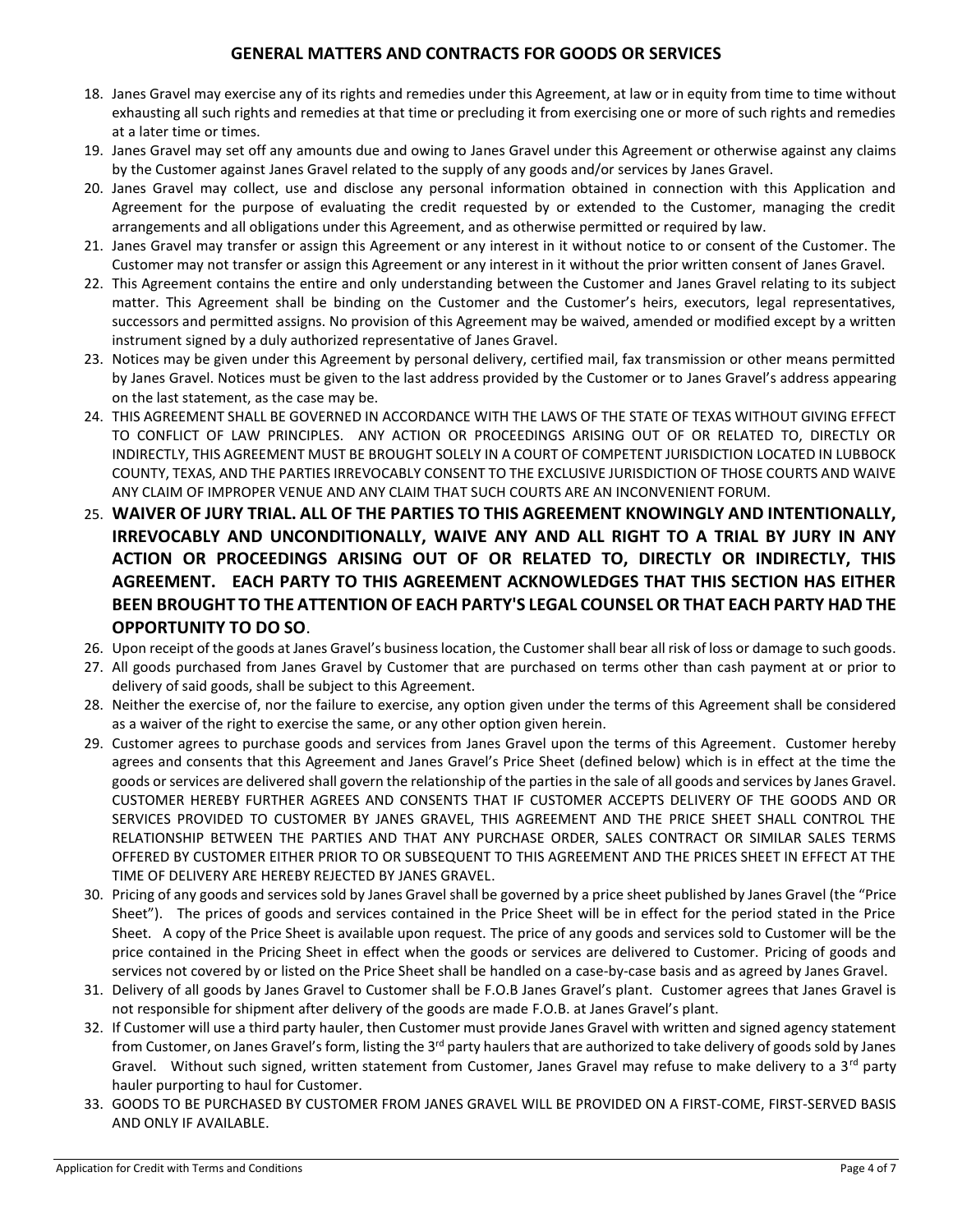- 34. Janes Gravel makes **NO WARRANTY OF MERCHANTABILITY OR OF FITNESS FOR ANY PURPOSE, AND NO OTHER EXPRESS OR IMPLIED WARRANTIES** which extend beyond the description on the face of an invoice presented to Customer. In lieu of any warranty whether express or implied by operation of law or otherwise, products proving defective in material in the hands of the Customer will be replaced, or, at Janes Gravel's option, credit will be allowed for the original price thereof.
- 35. **LIMITATION OF DAMAGES**. JANES GRAVEL SHALL NOT BE LIABLE FOR INDIRECT, SPECIAL, OR CONSEQUENTIAL DAMAGES, UNDER ANY CIRCUMSTANCES, INCLUDING BUT NOT LIMITED TO DAMAGE OR LOSS RESULTING FROM INABILITY TO USE THE GOODS, INCREASED OPERATING COSTS OR LOSS OF PRODUCTION, OR ANY OTHER SUCH DAMAGES, WHETHER ARISING FROM CAUSES SIMILAR OR DISSIMILAR TO THOSE ENUMERATED.
- 36. **LIMITATION OF LIABILITY**. IN ANY EVENT, JANES GRAVEL'S MAXIMUM LIABILITY HEREUNDER, WHETHER RESULTING FROM BREACH OF CONTRACT OR NEGLIGENCE OR OTHERWISE, SHALL NOT EXCEED THE CONTRACT PRICE OF THE PRODUCT FURNISHED BY JANES GRAVEL.

#### **GUARANTY BY OWNER OR OTHER GUARANTOR**

- 1. In consideration of credit being extended by Janes Gravel to the Customer for the purchase of goods and services as indicated above, each Guarantor whose signature appears below hereby individually, jointly and severally, unconditionally guarantees to Janes Gravel the faithful payment, when due, of all liabilities, debts and obligations of the Customer to Janes Gravel as may not exist and as may hereafter arise, including but not limited to all costs of collection, including collection agency fees, court fees and reasonable attorney fees.
- 2. This guaranty is a continuing guaranty and covers all liabilities which the Customer may incur, together with interest at the applicable rate on the amount outstanding from time to time, from the date of demand, both before and after judgment, until payment.
- 3. Janes Gravel has the right at any time to refuse further credit to the Customer, to take and release any security, to extend the time for payment and to compromise with the Customer, in each case without notice to the Guarantor and without affecting the Guarantor's liability.
- 4. Janes Gravel has the sole discretion to renew, extend, amend, release or discharge any security held by Janes Gravel and may apply all payments received from the Customer or any Guarantor or realized from the security in such manner as Janes Gravel may determine.
- 5. Janes Gravel is not required to exhaust its resources or remedies against the Customer, or other Guarantors or persons or the security before being entitled to payment from the Guarantor of the amount guaranteed and Janes Gravel has no obligation to account to the Guarantor respecting the security or the recovery or realization of it.
- 6. This guaranty shall continue notwithstanding any change in the name of the Customer and any bankruptcy insolvency, receivership, wind up or cessation of the business of the Customer.
- 7. This guaranty shall be binding on the Guarantor and the Guarantor's heirs, executors, legal representatives, successors and any permitted assigns.
- 8. This guaranty, if it is given by more than one Guarantor, is binding individually, jointly and severally on each Guarantor.

### **AGREEMENT BY THE CUSTOMER:**

The Customer:

- (a) acknowledges receiving a copy of this signed Application For Credit By Customer ("Application") and the Terms and Conditions set out below;
- (b) understands that the Credit Check Authorization above shall allow Janes Gravel and/or its agent to conduct credit checks respecting the Customer;
- (c) understandsthat any EXTENSION OF CREDIT FOLLOWING APPROVAL OF THIS APPLICATION SHALL BE SUBJECT TO THE TERMS AND CONDITIONS SET OUT BELOW, which are part of this Application, and that the agreement with R.E. Janes Gravel Co. ("Janes Gravel") resulting from an approval of this Application by Janes Gravel shall consist of this Application and the Terms and Conditions (collectively, the "Agreement");
- (d) understands that Janes Gravel is relying on the completeness and accuracy of the information provided by the Customer as an inducement to approve and extend credit; and
- (e) acknowledges having read and understood this Agreement and agrees to be bound by this Agreement.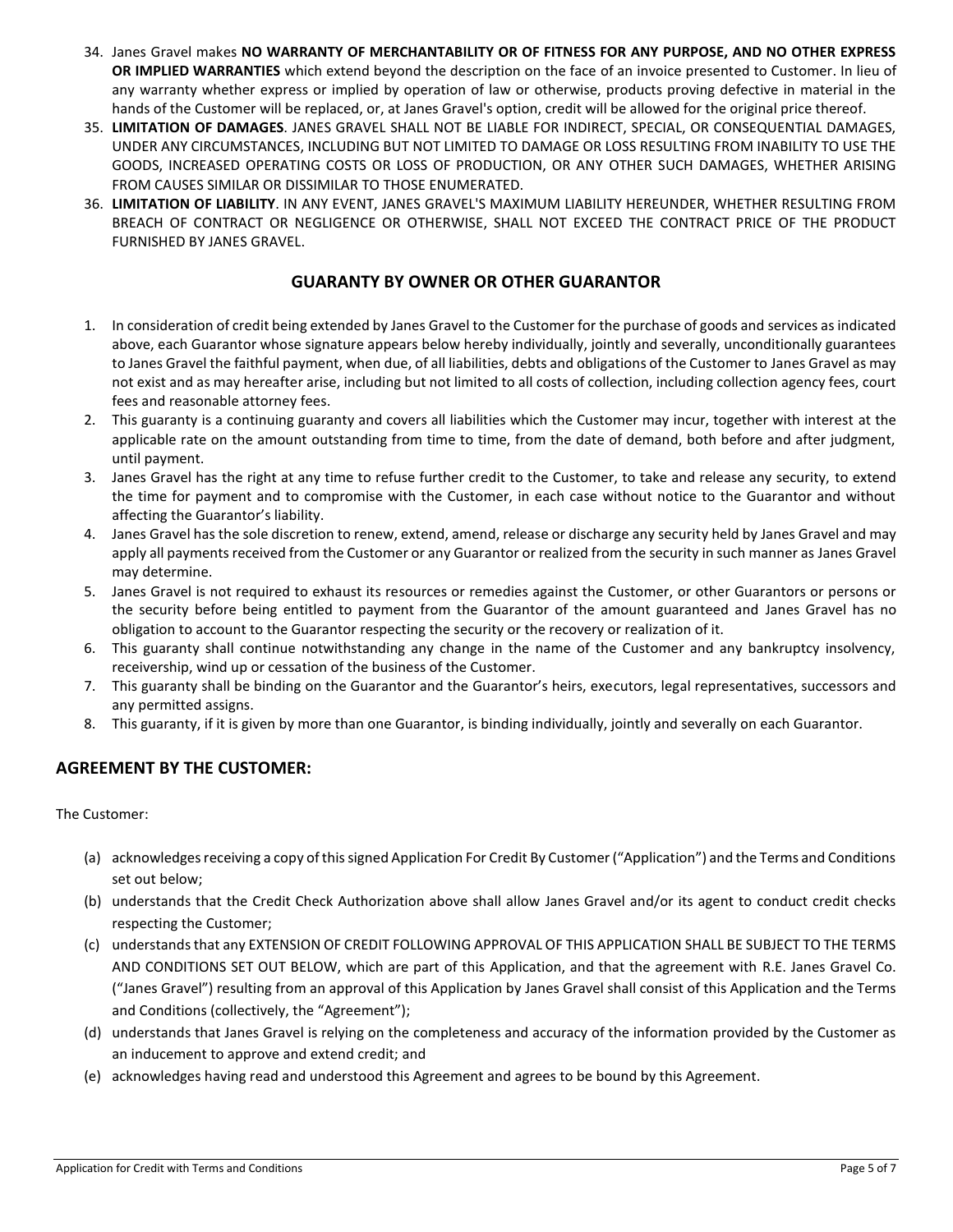#### **EXECUTION BY THE CUSTOMER**:

I. The Customer is a sole proprietorship, partnership, limited partnership, corporation, limited liability company or cooperative. The person(s) signing below certify(ies) and warrant(s) that: (i) on behalf of the Customer, the information in this Application is complete and accurate; (ii) the Customer is duly organized, and/or registered, validly existing and in good standing; (iii) the Customer has taken all necessary action to authorize this Application and Agreement; (iv) they are authorized signing officers and have the power to legally bind the Customer in all respects; and (v) the Customer understands and agrees to be bound by this Agreement, including the Terms and Conditions.

| Signature | Name                                    | Title | Soc. Sec. No. | Date |
|-----------|-----------------------------------------|-------|---------------|------|
|           |                                         |       |               |      |
| Signature | Name                                    | Title | Soc. Sec. No. | Date |
|           | APPROVAL AND AGREEMENT BY JANES GRAVEL: |       |               |      |
|           |                                         |       |               |      |
|           |                                         |       |               |      |
|           |                                         |       |               |      |
|           |                                         |       |               |      |
| Signature | Name                                    |       | Title         | Date |
|           |                                         |       |               |      |

#### **AGREEMENT BY GUARANTOR:**

The Guarantor:

- (a) acknowledges receiving a copy of the Agreement, consisting of the Customer's signed Application For Credit By Customer and the Terms and Conditions;
- (b) understands that the Credit Check Authorization above shall allow Janes Gravel and/or its agent to conduct credit checks respecting the Owner or other Guarantor
- (c) understands that the Guaranty By Owner Or Other Guarantor below shall make the Guarantor individually, jointly and severally and unconditionally liable for the liabilities of the Customer to Janes Gravel under the Agreement; and
- (d) acknowledges having read and understood, and agrees to be bound by, the Guaranty and the Agreement, including the Terms and Conditions.

#### **EXECUTION BY GUARANTOR THAT IS AN INDIVIDUAL:**

| Signature | Name | Soc. Sec. No. | Date |
|-----------|------|---------------|------|
| Signature | Name | Soc. Sec. No. | Date |
| Signature | Name | Soc. Sec. No. | Date |
| Signature | Name | Soc. Sec. No. | Date |